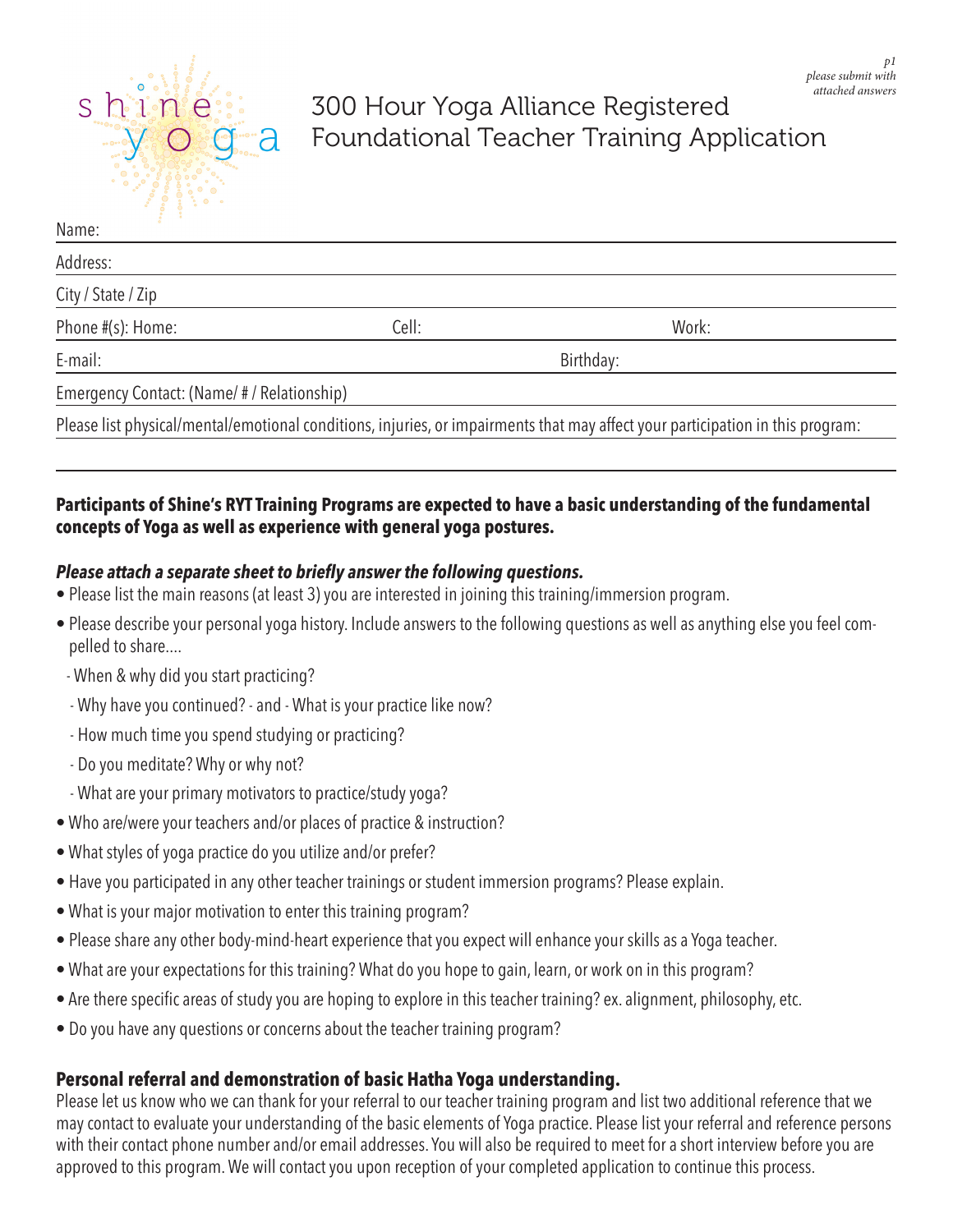

# 300 Hour Yoga Alliance Registered Teacher Training Schedule & Pricing Options

### **PRICING AND REGISTRATION**

\*Applicants must complete the teacher training application, participate in a short interview with a Shine YTT instructor, and demonstrate a basic understanding of the core postures and principles of Hatha Yoga before being accepted into this teacher training program.

A \$500 non-refundable deposit & materials fee is due on approval to hold your spot in the program. We will be working with a minimum of 6 participants and a max of 12-14. If course is cancelled due to low enrollment, your deposit will be refunded. Cost of training includes 5 free classes at Shine per month. You will be required to obtain several books to support your training which are not included in the cost of this training.

*Early Bird Pricing:* until 12/20/19. \$500 deposit + \$3330 = \$3850 **Pay In Full at Program Start:** \$500 deposit + \$3650 = \$4150 *Monthly Payment Plan:* 

 $$500$  deposit  $+10$  payments of \$400 for a total of \$4500

Your program price includes: the training course and basic materials, \* 5 ADDITIONAL classes per month at Shine Yoga Center, additional classes offered at discounted rate throughout the training, and all basic electives with guest teachers. There may be ADDITIONAL electives offered at a discounted rate for those who are interested. Students will receive a Shine Yoga Teacher Training Manual but are responsible for acquiring items on our required reading list as well as a journal to record your journey. See below for pricing on making up missed course time.

### **Schedule Notes & Making Up Missed Time:**

The program consists of 17 weekends and several other days of core content. The material offered in the core weekends is mandatory for you to receive your RYT and will require make-up work with an extra charge if missed. We will do our best to help you get caught up without charge. In the case that you need one-on-one time to make up missed time. In general, make-up sessions are \$25 for first hour/ \$15 for each subsequent hour in that session which may be split if other students are joining you for makeup work. Shine will work with students to make up work in the timeliest and most cost effective way for all! To fulfill Yoga Alliances standards you will be required to complete the core weekends + a minimum of 30 hours of personalized practicum and homework. You will also be required to complete 6-10 hours of practicum to receive your certificate of completion.

Along with our Training / Mentorship program we are offering a Student Immersion & Continuing Ed program. Students who wish to expand their study of yoga but who do not wish to earn a teaching certificate will be invited to join us for this program.

### **SCHEDULE**

- Yoga Alliance requires 270 contact hours and 30 non-contact hours for the 300/500 ryt designations.
- Kate Noble is the lead trainer for the 2020 program and will be supported by a great team of assistants and guest teachers. We hope to do our best to follow the schedule listed below. It is possible that there at times may need to be some rescheduling due to inclement weather and teacher conflicts. We will do our very best to accommodate all students to get the time you need to fulfill the Yoga Alliance requirements.
- We start with a short weekend February 7 9. Fri. 6-9 pm, Sat. 2-7 pm, Sun 9:15 - 4:15 pm

#### **Following our short weekend, our regular weekend sessions will be scheduled:**

Fridays 6 -9 pm, Sat. 10 - 7, Sun 9:15 - 4:15

Feb 7-9 short weekend\* \* Sunday Feb 23 9:15 - 4:15 March 6-8 March 20 - 22 April 3 - 5\*\* (K needs coverage for 4/5) April 17 — 19 May 8 & 9 (no class on Mother's Day) \*Sunday May 17th 9:15 - 4:15 May 29-31 June 5-7 June 26-28 July 10-12 Aug 7-9 Sept 11-13 Sept 25-27 Oct 9-11 Oct 22-24 Nov 6 - 8 Nov 20-22 Graduation celebration TBD

Trainees must also complete a 6-hour practicum and 30 hours home study before certificate may be granted. Trainees have 6-10 months to complete this.